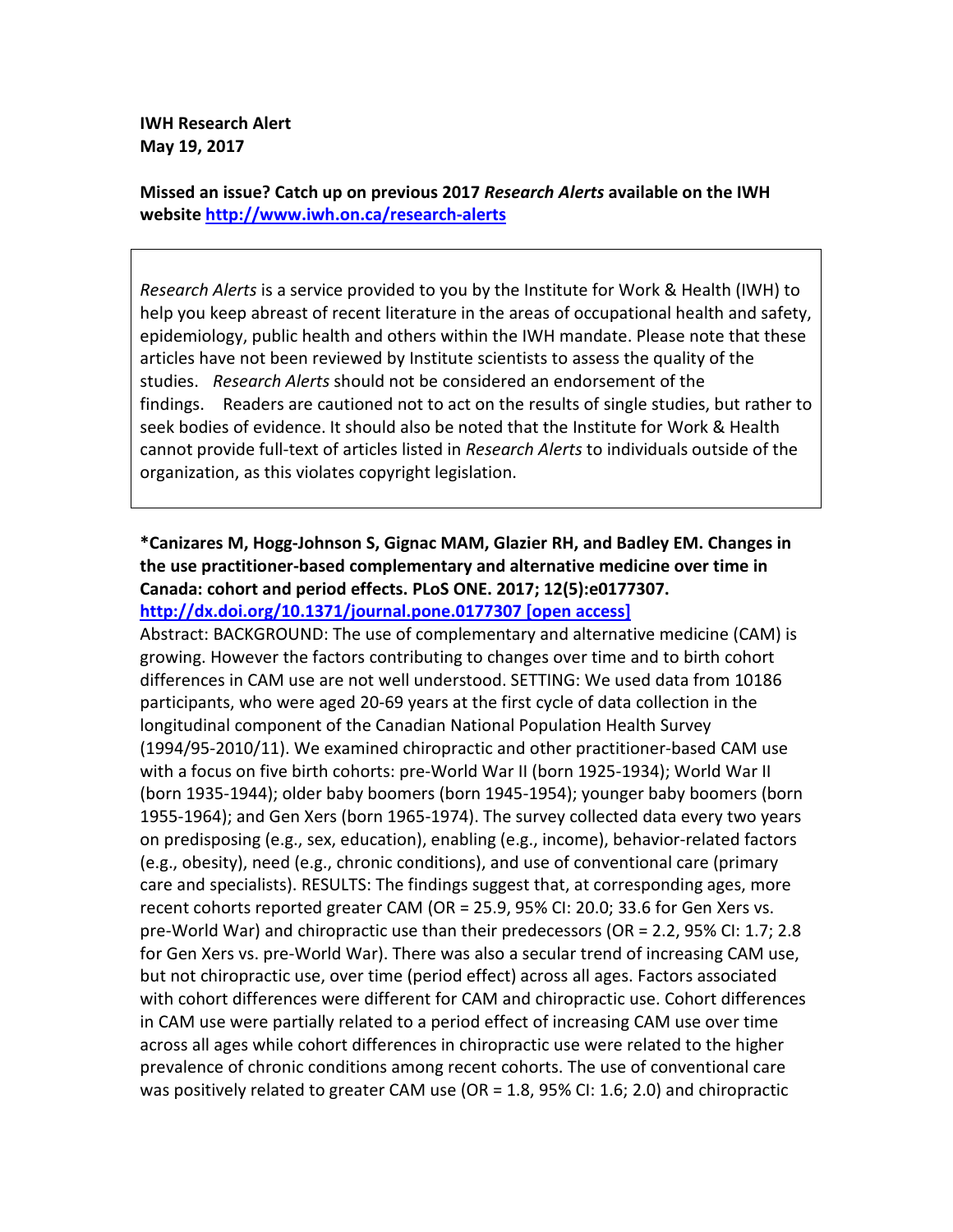use (OR = 1.2, 95% CI: 1.1; 1.4) but did not contribute to changes over time or to cohort differences in CAM and chiropractic use. CONCLUSION: The higher CAM use over time and in recent cohorts could reflect how recent generations are approaching their healthcare needs by expanding conventional care to include CAM therapies and practice for treatment and health promotion. The findings also underscore the importance of doctors discussing CAM use with their patients

**\*Furlan AD and Williamson OD. New Canadian guidance on opioid use for chronic pain: necessary but not sufficient [commentary]. CMAJ. 2017; 189(18):E650-E651. http://dx.doi.org/10.1503/cmaj.170431** 

#### **Related Article**

**Busse JW, Craigie S, Juurlink DN, Buckley DN, Wang L, Couban RJ, Agoritsas T, Akl EA, Carrasco-Labra A, Cooper L, Cull C, da Costa BR, Frank JW, Grant G, Iorio A, Persaud N, Stern S, Tugwell P, Vandvik PO, and Guyatt GH. Guideline for opioid therapy and chronic noncancer pain. CMAJ. 2017; 189(18):E659-E666. http://dx.doi.org/10.1503/cmaj.170363** 

**Bergstrom G, Lohela-Karlsson M, Kwak L, Bodin L, Jensen I, Torgen M, and Nybergh L. Preventing sickness absenteeism among employees with common mental disorders or stress-related symptoms at work: design of a cluster randomized controlled trial of a problem-solving based intervention versus care-as-usual conducted at the Occupational Health Services. BMC Public Health. 2017; 17(1):436. http://dx.doi.org/10.1186/s12889-017-4329-1 [open access]**

Abstract: BACKGROUND: Common mental disorders (CMDs) are among the leading causes of sick leave in Sweden and other OECD countries. They result in suffering for the individual and considerable financial costs for the employer and for society at large. The occupational health service (OHS) can offer interventions in which both the individual and the work situation are taken into account. The aim of this paper is to describe the design of a study evaluating the effectiveness of an intervention given at the OHS to employees with CMDs or stress-related symptoms at work. In addition, intervention fidelity and its relation to the outcome will be assessed in a process analysis. METHODS: The study is designed as a cluster randomized trial in which the participating OHS consultants are randomized into either delivering the intervention or performing care as usual. Employees with CMDs or stress-related symptoms at work are recruited consecutively by the OHS consultants. The intervention aims to improve the match between the employee and the job situation. Interviews are held individually with the employee and the nearest supervisor, after which a joint meeting with both the employee and the supervisor takes place. A participatory approach is applied by which the supervisor and the employee are guided by the OHS consultant and encouraged to actively take part in problem solving concerning the work situation. Outcomes will be assessed at baseline and at six and 12 months. A long-term follow-up at 3 years will also be performed. The primary outcome is registered sickness absence during a 1-year period after study inclusion. Secondary outcomes are mental health and work ability.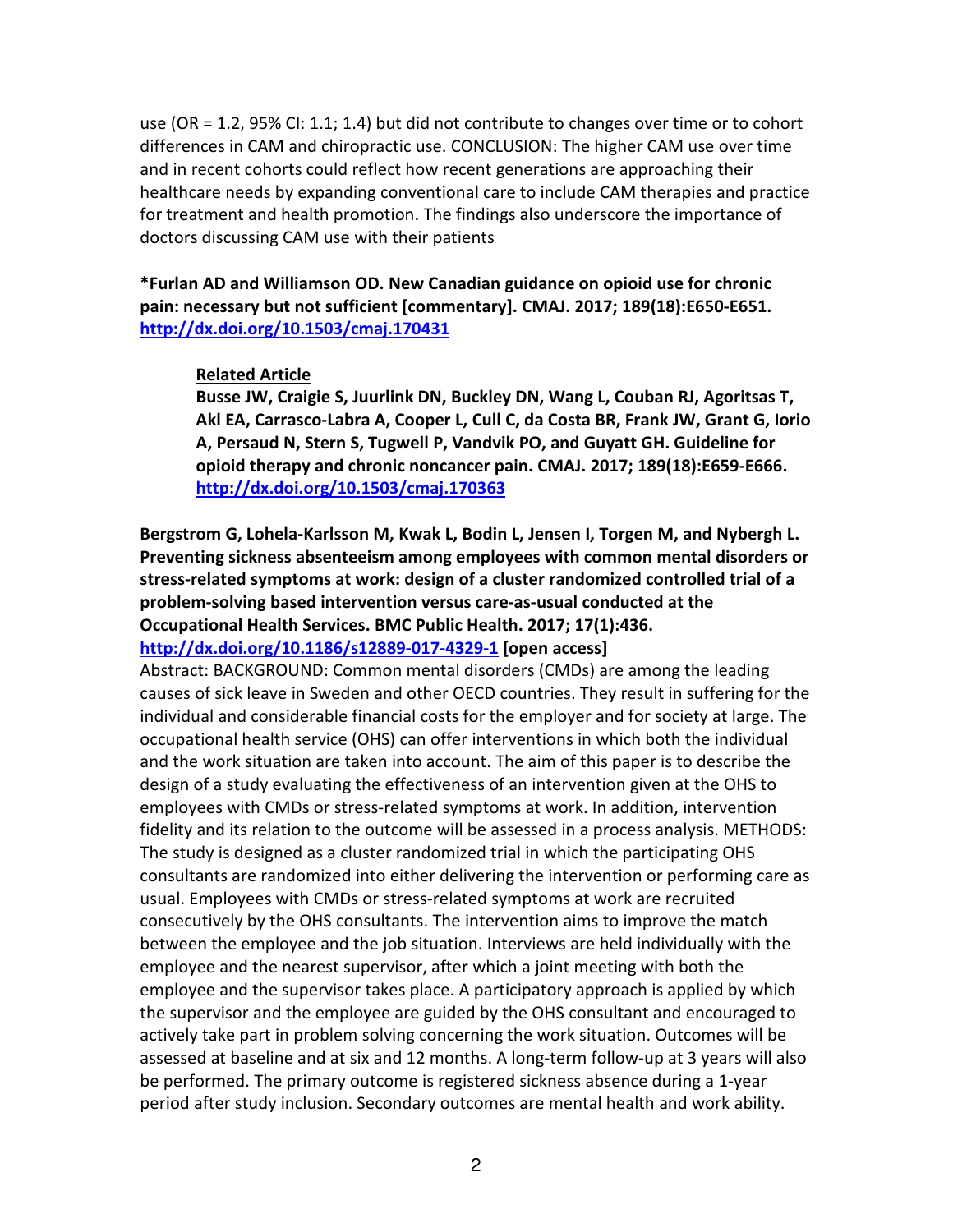The intervention's cost effectiveness, compared to treatment as usual, both for society and for the employer will be evaluated. A process evaluation by both the OHS consultants and the employee will be carried out. DISCUSSION: The study includes analyses of the effectiveness of the intervention (clinical and economic) as well as an analysis of its implementation at the participating OHSs. Possible methodological challenges such as selection bias and risk of contamination between OHS consultants delivering the experimental condition and consultants giving usual care are discussed. TRIAL REGISTRATION: ClinicalTrials NCT02563743 Sep 28 2015

## **Chavez S and Altman CE. Gambling with life: masculinity, risk, and danger in the lives of unauthorized migrant roofers. American Journal of Industrial Medicine. 2017; 60(6):537-547.**

### **http://dx.doi.org/10.1002/ajim.22721%20%20**

Abstract: BACKGROUND: This paper examines the occupational experiences of unauthorized immigrants employed in one of the most dangerous occupations in the United States: roofing. METHODS: We draw on 40 in-depth interviews with return migrants in Guanajuato, Mexico, to examine how the adoption of masculinity, dangerous working conditions, the labor market structure, and absence of legal status exacerbates injuries for unauthorized roofers. FINDINGS: Undocumented men return to Mexico injured with chronic pain, health complications, and trauma. We find that men "do gender" that is adopt masculine beliefs, when they skirt safety practices, police each other's behaviors, withhold their emotions, experience heightened stress, and engage in poor health behaviors. It is a combination of dangerous working conditions, economic insecurity, and men seeking to fulfill their masculine roles that all combine to create unsafe working conditions and lead to injuries

# **Huntley SR, Lee DJ, LeBlanc WG, Arheart KL, McClure LA, Fleming LE, and Caban-Martinez AJ. Acute joint pain in the emerging green collar workforce: evidence from the linked National Health Interview Survey and Occupational Information Network (O\*NET). American Journal of Industrial Medicine. 2017; 60(6):518-528. http://dx.doi.org/10.1002/ajim.22710**

Abstract: BACKGROUND: Green jobs are a rapidly emerging category of very heterogeneous occupations that typically involve engagement with new technologies and changing job demands predisposing them to physical stressors that may contribute to the development of joint pain. METHODS: We estimated and compared the prevalence of self-reported acute (past 30 days) joint pain between green and non-green collar workers using pooled 2004-2012 National Health Interview Survey (NHIS) data linked to the Occupational Information Network Database (O\*NET). RESULTS: Green collar workers have a higher prevalence of acute joint pain as compared to non-green collar workers. Green collar workers with pain in the upper extremity joints were significantly greater than in the non-green collar workforce, for example, right shoulder [23.2% vs 21.1%], right elbow [13.7% vs 12.0%], left shoulder [20.1% vs 18.2%], and left elbow [12.0% vs 10.7%]. CONCLUSIONS: Acute joint pain reported by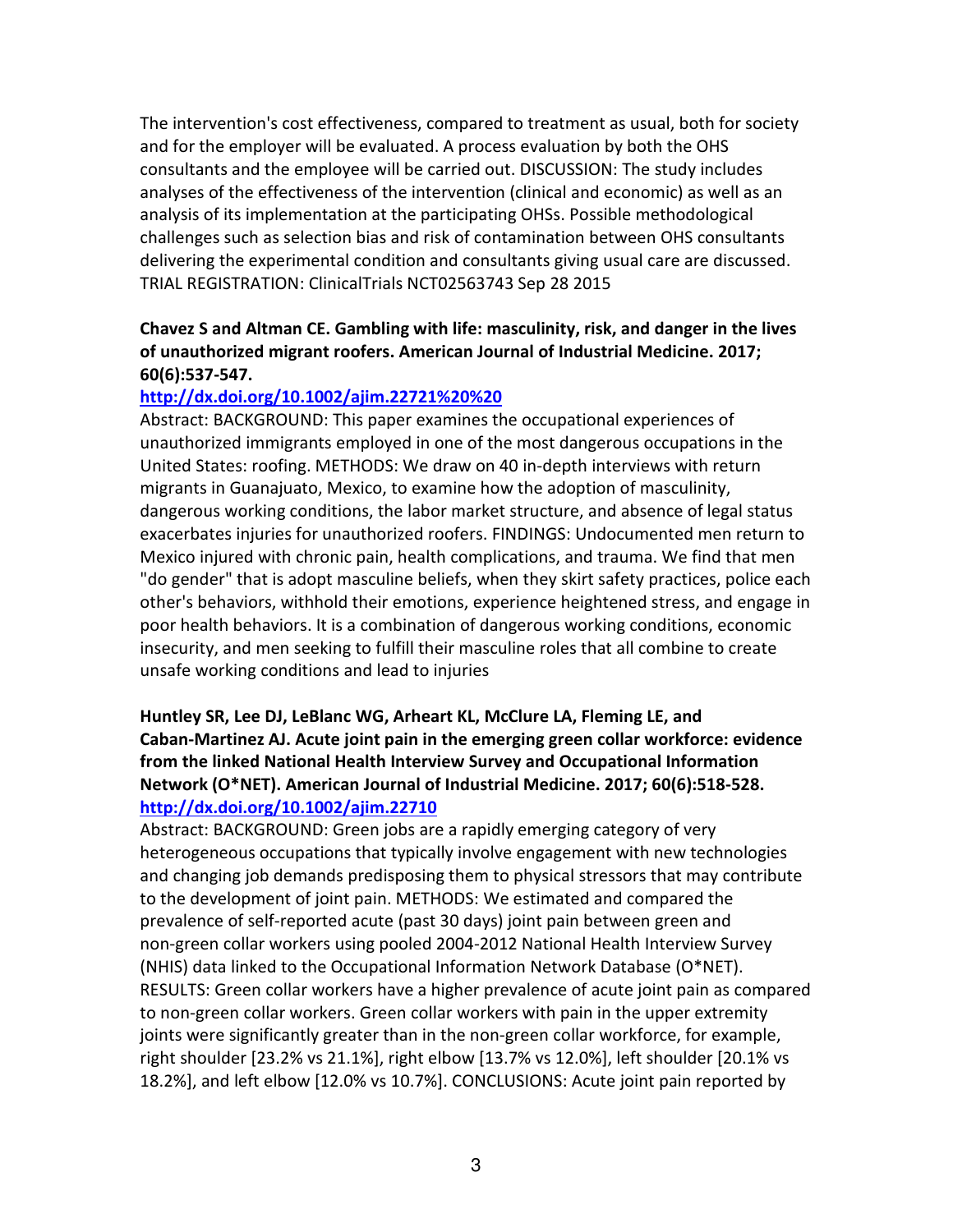the emerging green collar workforce can assist in identifying at risk worker subgroups for musculoskeletal pain interventions

## **Julia M, Vanroelen C, Bosmans K, Van AK, and Benach J. Precarious Employment and Quality of Employment in Relation to Health and Well-being in Europe. International Journal of Health Services. 2017; 0(0):1-21.**

### **http://dx.doi.org/10.1177/0020731417707491**

Abstract: This article presents an overview of the recent work on precarious employment and employment quality in relation to workers' health and well-being. More specifically, the article mainly reviews the work performed in the E.U. 7th Framework project, SOPHIE. First, we present our overarching conceptual framework. Then, we provide a compiled overview of the evidence on the sociodemographic and European cross-country distribution of employment quality and employment precariousness. Subsequently, we provide the current evidence regarding the relations with health and broader worker well-being indicators. A final section summarizes current insights on the pathways relating precarious employment and health and well-being. The article concludes with a plea for further data collection and research into the longitudinal effects of employment precariousness among emerging groups of workers. Based on the evidence compiled in this article, policymakers should be convinced of the harmful health and well-being effects of employment precariousness and (further) labor market flexibilization

## **Julia M, Vives A, Tarafa G, and Benach J. Changing the way we understand precarious employment and health: Precarisation affects the entire salaried population. Safety Science. 2017; [epub ahead of print].**

### **http://dx.doi.org/10.1016/j.ssci.2017.01.015**

Abstract: Abstract Employment precariousness (EP) has expanded over recent years. The aim of this study is to test the existence of a general precarisation of the Spanish labour market and its association with mental health for different types of contract. On the subsample of salaried workers from the second Psychosocial Work Environment Survey and using the revised Employment Precariousness Scale (EPRES-2010), we calculated the prevalence of EP and poor mental health for salaried workers. We created six groups of workers according to their levels of EP and types of contract. We used Poisson regressions, stratified by gender, to examine associations between belonging to the different groups of workers and poor mental health. Although temporary workers had a higher prevalence of EP and poorer mental health than permanent workers, we found that the association with poor mental health was unexpectedly stronger in permanent workers with high precariousness (2.97, IC95% 2.25GÇô3.92 in men and 2.50, 1.70GÇô3.67 in women) than in temporary workers (2.17, IC95% 1.59GÇô2.96 in men and 1.81, 1.17GÇô2.78 in women). A gradient of poor mental health existed by EP score for both men and women and permanent and temporary workers. The Spanish labour market is highly affected by employment precarisation. Using the multidimensional EPRES is more informative and a better tool for mental health research than type of contract alone. Creating a surveillance system to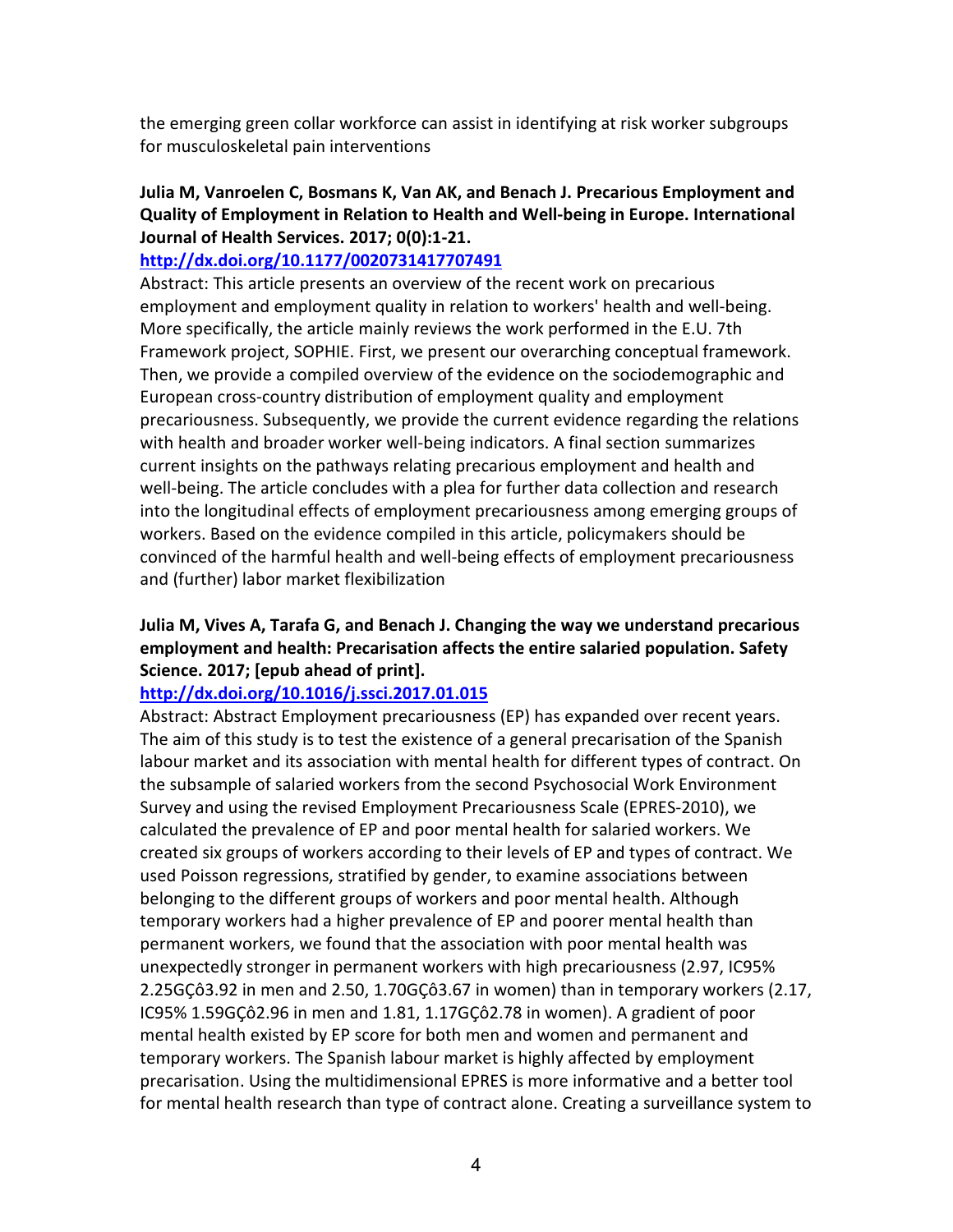monitor the magnitude and evolution of EP has to be a priority in order to reduce health inequalities and to evaluate the impact of policies and programs

## **Kausto J, Pentti J, Oksanen T, Virta LJ, Virtanen M, Kivimaki M, and Vahtera J. Length of sickness absence and sustained return-to-work in mental disorders and musculoskeletal diseases: a cohort study of public sector employees. Scandinavian Journal of Work, Environment & Health. 2017; [epub ahead of print]. http://dx.doi.org/10.5271/sjweh.3643 [open access]**

Abstract: Objectives The aim of this study was to investigate the association between the length of sickness absence and sustained return to work (SRTW) and the predictors of SRTW in depression, anxiety disorders, intervertebral disc disorders, and back pain in a population-based cohort of employees in the Finnish public sector. Methods We linked data from employers' registers and four national population registers. Cox proportional hazards regression analysis with a cluster option was applied. SRTW was defined as the end of the sickness benefit period not followed by a recurrent sickness benefit period in 30 days. Results For depression, the median time to SRTW was 46 and 38 days among men and women, respectively. For anxiety disorders, the figures were 24 and 22 days, for intervertebral disc disorders, 42 and 41 days, and, for back pain, 21 and 22 days among men and women respectively. Higher age and the persistence of the health problem predicted longer time to SRTW throughout the diagnostic categories. Comorbid conditions predicted longer time to SRTW in depression and back pain among women. Conclusions This large cohort study adds scientific evidence on the length of sickness absence and SRTW in four important diagnostic categories among public sector employees in Finland. Further research taking into account, eg, features of the work environment is suggested. Recommendations on the length of sickness absence at this point should be based on expert opinion and supplemented with research findings

# **Mallidou AA, Atherton P, Chan L, Frisch N, Glegg S, and Scarrow G. Protocol of a scoping review on knowledge translation competencies. Systematic Reviews. 2017; 6(1):93.**

## **http://dx.doi.org/10.1186/s13643-017-0481-z [open access]**

Abstract: BACKGROUND: Knowledge translation (KT) activities can reduce the gap between "what is known" and "what is done". Several factors hinder or facilitate KT activities including individual characteristics and organizational attributes; we will focus on individual healthcare professional modifiable characteristics. The purpose of this scoping review is to summarize knowledge on KT competencies for knowledge users, knowledge brokers, and knowledge producers/researchers to support evidence-based practice (EBP) and inform policy and research in health. Our objectives are to explore the relevant theoretical and empirical literature; map the publications for key themes and research gaps of KT competencies, and interventions for enhancing KT competencies; summarize and disseminate findings; produce an action plan and research agenda; and develop self-assessment tools (the KT Pathways) for professional development for our three target audiences. METHODS: The scoping review method will guide our study by following six stages: formulating the research question; identifying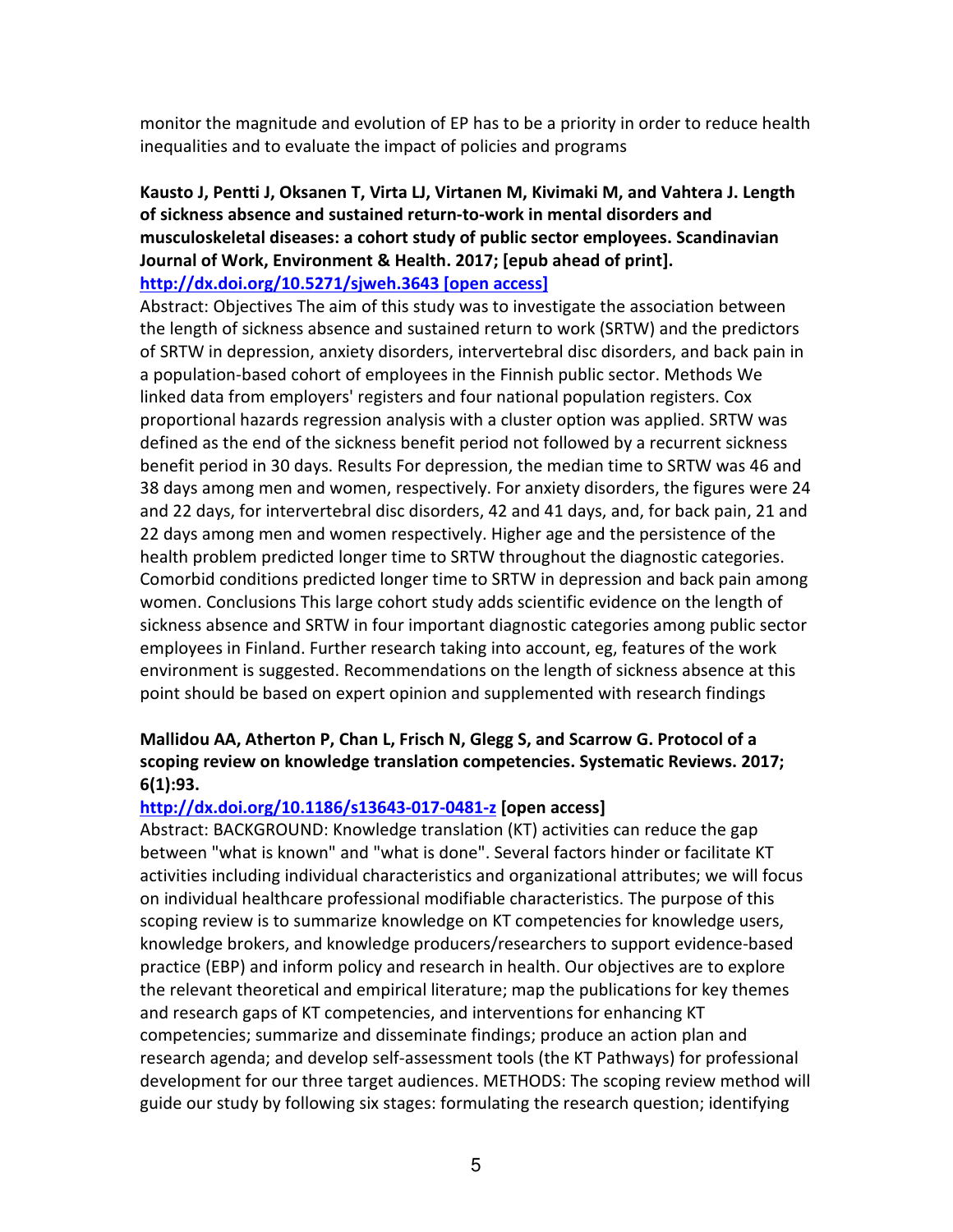relevant studies; selecting the literature; charting the data; collating, summarizing, and reporting the results; and developing a KT plan and consulting stakeholders involved in the fields of KT, EBP, evidence-informed policy-making, and/or research. We will include empirical and theoretical/conceptual peer-reviewed and grey literature in health that examine knowledge user, knowledge broker and knowledge producer KT competencies. Publications written in the English language and published after 2003 only will be considered. Our multidisciplinary research team will collaborate using technology (i.e., WebEx for discussions and a Web 2.0 website for storing documents). Our KT plan consists of an Advisory Group and dissemination plan of the findings. DISCUSSION: We expect the identified KT competencies to contribute to the KT science by providing positive outcomes in practice, policy, education, and future research. Incorporation of the core KT competencies may enhance safety, effectiveness of clinical care, and quality of health outcomes; contribute to and facilitate collaboration among practitioners, knowledge users, knowledge brokers, researchers, employers, and educators; improve education of healthcare professionals and inform policy-making process; benefit practitioners by guiding their KT professional development to become effective at moving evidence into practice and policy; guide suitable interventions and strategies to enhance KT activities in the health sector; and direct future research

# **Marin LS, Lipscomb H, Cifuentes M, and Punnett L. Associations between safety climate and safety management practices in the construction industry. American Journal of Industrial Medicine. 2017; 60(6):557-568.**

### **http://dx.doi.org/10.1002/ajim.22723**

Abstract: BACKGROUND: Safety climate, a group-level measure of workers' perceptions regarding management's safety priorities, has been suggested as a key predictor of safety outcomes. However, its relationship with actual injury rates is inconsistent. We posit that safety climate may instead be a parallel outcome of workplace safety practices, rather than a determinant of workers' safety behaviors or outcomes. METHODS: Using a sample of 25 commercial construction companies in Colombia, selected by injury rate stratum (high, medium, low), we examined the relationship between workers' safety climate perceptions and safety management practices (SMPs) reported by safety officers. RESULTS: Workers' perceptions of safety climate were independent of their own company's implementation of SMPs, as measured here, and its injury rates. However, injury rates were negatively related to the implementation of SMPs. CONCLUSIONS: Safety management practices may be more important than workers' perceptions of safety climate as direct predictors of injury rates

## **McAllister A, Hackett ML, and Leeder SR. Disability income support design and mental illnesses: a review of Australia and Ontario. Public Health Research & Practice. 2017; 27(2):1-8.**

### **http://dx.doi.org/10.17061/phrp2721715**

Abstract: AIM: Mental illnesses have many distinctive features that make determining eligibility for disability income support challenging - for example, their fluctuating nature, invisibility and lack of diagnostic clarity. How do policy makers deal with these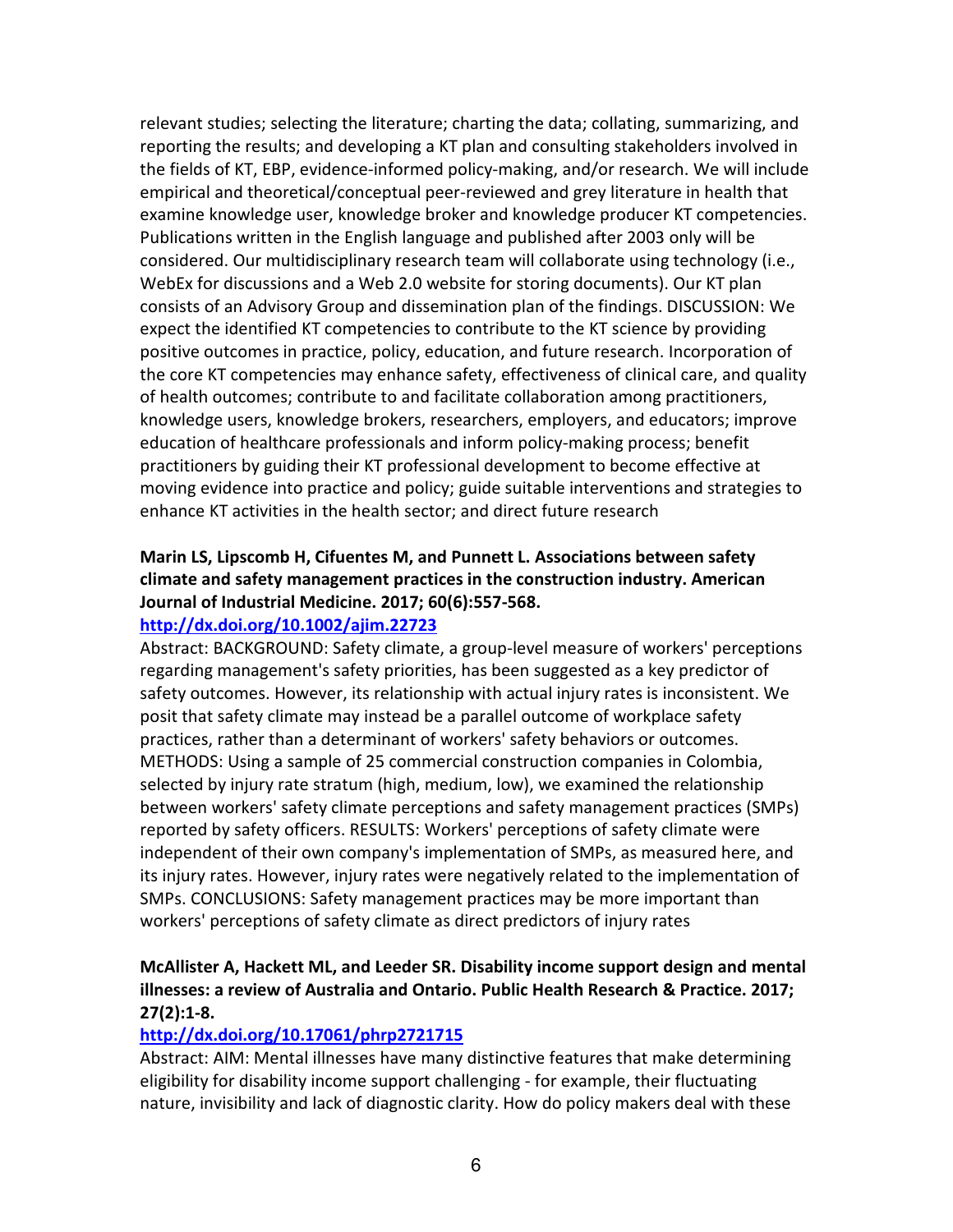features when designing disability income support? More specifically, how do mental illnesses come to be considered eligible disabilities, what tools are used to assess mental illnesses for eligibility, what challenges exist in this process, and what approaches are used to address these challenges? We aimed to determine what evidence is available to policy makers in Australia and Ontario, Canada, to answer these questions. METHODS: Ten electronic databases and grey literature in both jurisdictions were searched using key words, including disability income support, disability pension, mental illness, mental disability, addiction, depression and schizophrenia, for articles published between 1991 and June 2013. This yielded 1341 articles, of which 20 met the inclusion criteria and were critically appraised. RESULTS: Limited evidence is available on disability income support design and mental illnesses in the Australian and Ontarian settings. Most of the evidence is from the grey literature and draws on case law. Many documents reviewed argued that current policy in Australia and Ontario is frequently based on negative assumptions about mental illnesses rather than evidence (either peer reviewed or in the grey literature). Problems relating to mental illnesses largely relate to interpretation of the definition of mental illness rather than the definition itself. CONCLUSIONS: The review confirmed that mental illnesses present many challenges when designing disability income support and that academic as well as grey literature, especially case law, provides insight into these challenges. More research is needed to address these challenges, and more evidence could lead to policies for those with mental illnesses that are well informed and do not reinforce societal prejudices

## **Mierswa T and Kellmann M. Psychological detachment as moderator between psychosocial work conditions and low back pain development. International Journal of Occupational Medicine and Environmental Health. 2017; 30(2):313-327. http://dx.doi.org/10.13075/ijomeh.1896.00861 [open access]**

Abstract: OBJECTIVES: Recovery processes in leisure time influence the effect of psychosocial work factors on health issues. However, this function of recovery has been neglected in research regarding the influence of work-related risk factors on low back pain (LBP) development. The aim of this prospective study was to examine the function of psychological detachment - a relevant recovery experience - concerning the influence of psychosocial work factors on LBP development. A moderating function of detachment for the interplay of work factors and LBP was assumed. MATERIAL AND METHODS: Sixty pain-free administrative employees of German universities completed an online survey 3 times during a 6-month period. Generalized estimating equations were used to estimate risk-factors of LBP. RESULTS: Analyses revealed an increased chance of LBP development for smokers and a decreasing chance when work resources were high. Detachment had no direct influence on LBP development, although it moderated the influence of work stressors and work resources on LBP. On the one hand, high detachment values seem to protect against an increased chance of LBP development when employees were confronted with high work stressors, while on the other hand high detachment values enhance the protective effect of high work resources. CONCLUSIONS: The results indicated a moderating role of detachment concerning the influence of psychosocial work factors on LBP development. Therefore, it is necessary to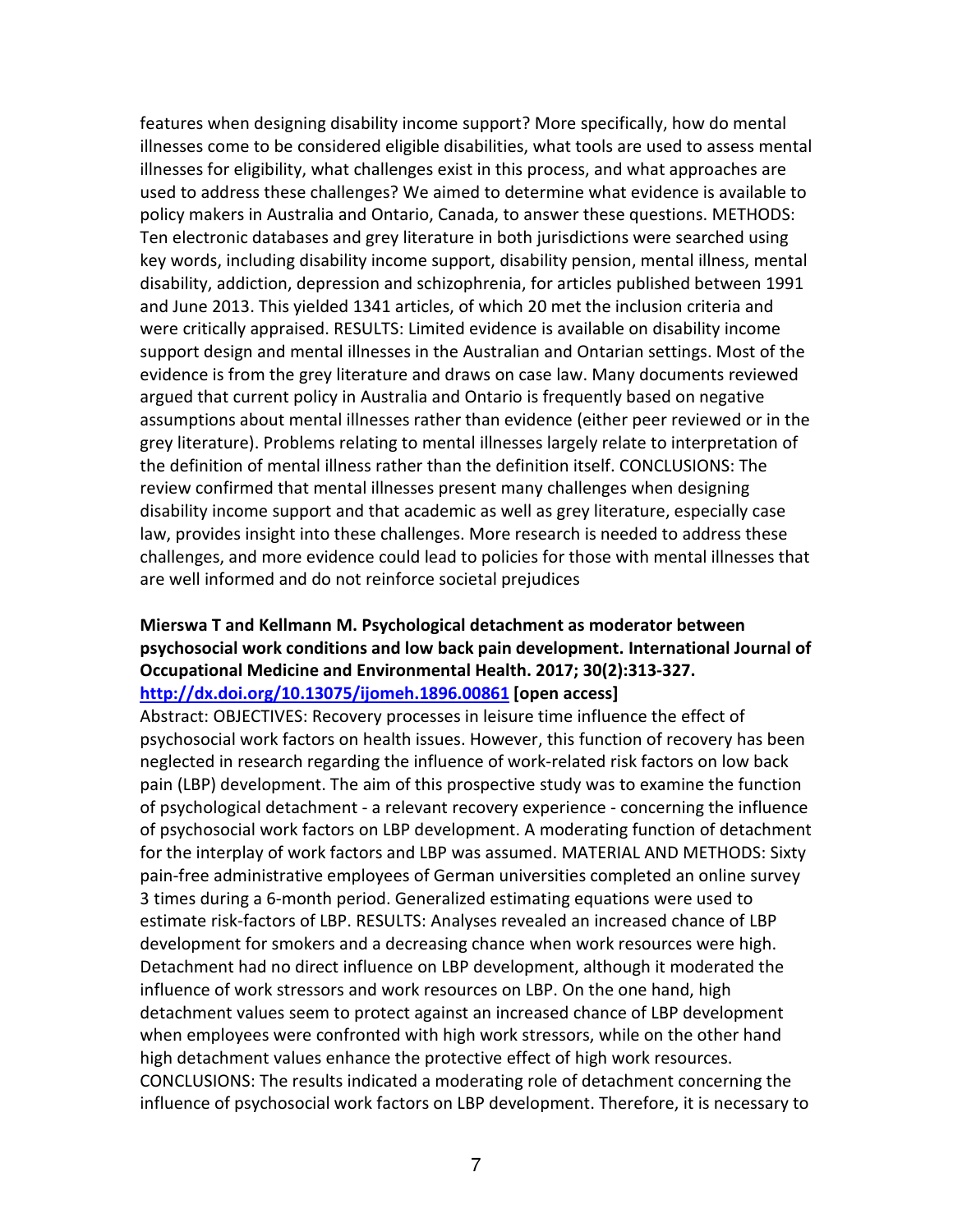include recovery processes in future research regarding LBP development and consequently in LBP prevention concepts. Int J Occup Med Environ Health 2017;30(2):313-327

## **Nagata T, Nakata A, Mori K, Maruyama T, Kawashita F, and Nagata M. Occupational safety and health aspects of corporate social responsibility reporting in Japan from 2004 to 2012. BMC Public Health. 2017; 17(1):381.**

### **http://dx.doi.org/10.1186/s12889-017-4356-y [open access]**

Abstract: BACKGROUND: A number of companies publish corporate social responsibility (CSR) reporting in booklets and other publicly available formats. The purpose of this paper is to clarify the nine-year (2004-2012) trend of occupational safety and health (OSH) activities as described in CSR reporting (by industry sector and company size). METHODS: We investigated CSR reporting on the website in all Japanese companies listed on the first section of the Tokyo Stock Exchange. The data were extracted from CSR reporting of each company every year from 2004 to 2012. We counted the pages dedicated to information on OSH activities by industry sector and company size and calculated the rate of OSH divided by total CSR-related activities. RESULTS: The number of companies publishing CSR reports increased in all industry sectors, although the rate of inclusion of OSH activity within CSR reports increased only among sectors such as construction, manufacturing, transportation, and commerce. Among all company size, CSR reporting increased constantly throughout all observed years. The proportion of companies that had described OSH in CSR reporting increased from 2004 to 2012, and 76.5% companies had described OSH activities in 2012. The average number of pages of CSR-related report was 34.2 in 2004, increasing to 43.1 in 2012. The proportion of described pages of OSH activities in total CSR reporting increased gradually, and 2.7% in 2012. The focus of CSR reporting gradually shifted from 'environment' to 'social activity including OSH'. CONCLUSIONS: Majority of companies are putting more emphasis on OSH in CSR reporting in Japan

**Opsommer E, Rivier G, Crombez G, and Hilfiker R. The predictive value of subsets of the Orebro Musculoskeletal Pain Screening Questionnaire for return to work in chronic low back pain. European Journal of Physical & Rehabilitation Medicine. 2017; [epub ahead of print](** 

### **http://dx.doi.org/10.23736/S1973-9087.17.04398-2**

Abstract: BACKGROUND: Studies have shown that positive recovery expectations are associated with positive health outcomes in patients with chronic low back pain (CLBP) such as return to work (RTW) and the time to RTW. AIM: To compare the predictive value for RTW in CLBP using different subsets of the Orebro Musculoskeletal Pain Screening Questionnaire (OMPSQ). DESIGN: Longitudinal cohort study. SETTING: Rehabilitation center. POPULATION: 98 inpatients with CLBP (> 3 months). METHODS: The OMPSQ at baseline was used to predict RTW three months after discharge from the rehabilitation clinic. The area under the ROC-curve was calculated based on a logistic regression model. Cox-regression was used to analyze time to RTW with C statistics for the original full (25-items) version of the OMPSQ, the 10-item version as well as for the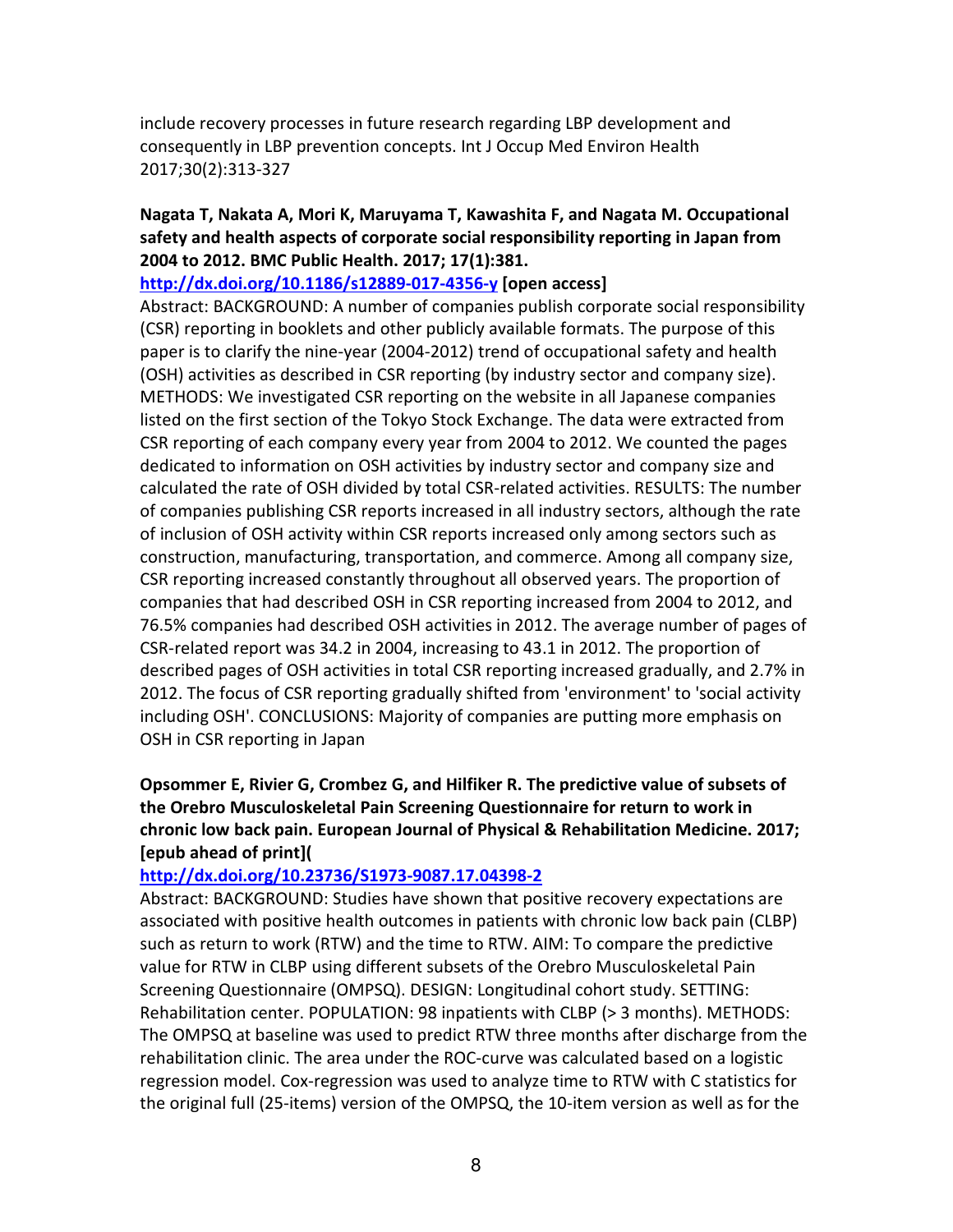two items about self-expected RTW and self-expected recovery. RESULTS: The area under the curve (AUC) for the overall score of the full version OMPSQ was 0.82 (95% CI 0.73 to 0.90), the AUC for the short version was 0.79 (95% CI 0.70 to 0.88), the AUC for the item about self-expected recovery (#15) was 0.67 (95% CI 0.57 to 0.78), and the AUC for the item about self-expected RTW (#16) was 0.76 (95% CI 0.66 to 0.85). Harrell's C for the full version was 0.74 (95% CI 0.66 to 0.81), for the short version the C was 0.71 (95% CI 0.64 to 0.79), for the item #15 the C was 0.62 (95% CI 0.53 to 0.72), and for the item #16 the C was 0.71 (95% CI 0.64 to 0.78). CONCLUSIONS: Two items about expectations from the OMPSQ showed similar predictive value for RTW compared to the short and full original versions, and could be used as first screening questions. CLINICAL REHABILITATION IMPACT: Clinicians may make an informed choice whether they use the full or the short version of the OMPSQ for screening of psychosocial problems, or whether they use the two single items about expectations. Knowledge about patient's expectations provides a base for discussion between health professionals and the patient

# **Stahl C, Andersen A, Anderzen I, and Larsson K. Process evaluation of an interorganizational cooperation initiative in vocational rehabilitation: the Dirigo project. BMC Public Health. 2017; 17(1):431.**

#### **http://dx.doi.org/10.1186/s12889-017-4357-x [open access]**

Abstract: BACKGROUND: This study analyzes the process of establishing and developing a cooperative vocational rehabilitation project with special focus on organizational and professional aspects. In the project, officials from the Swedish Social Insurance Agency and the Swedish Public Employment Service worked cooperatively with participants on long-term sick leave, youths with disability benefits, and people receiving social allowances. The officials used Motivational Interviewing (MI) as a method when meeting participants, and were able to offer flexible and tailored case management. The goal was to improve work ability and promote self-sufficiency. METHODS: The process evaluation was carried out through continuous data collection throughout the project (2012-2014), resulting in a total of 28 individual interviews and 17 focus groups with officials and managers. The material was categorized through an inductive content analysis, and analyzed using social capital as a theoretical frame. RESULTS: The evaluation points to how issues related to design, organization and management contributed to the project not reaching its goals, e.g. problems with recruitment of participants, the funding structure, and staffing problems on the managerial level. Still, officials reported positive effects of close cooperation, which was perceived as facilitating the case management by fostering a mutual understanding and access to resources and rehabilitation measures from more than one authority. CONCLUSIONS: Cooperative work combined with the use of MI and flexible case management seem to promote an increased trust between officials from different authorities and participants, which in the study is conceptualized as bonding and bridging social capital (between officials) and linking social capital (between officials and participants). The organizational problems combined with the relatively large differences in approaches between the project and regular practice obstructed implementation, where the